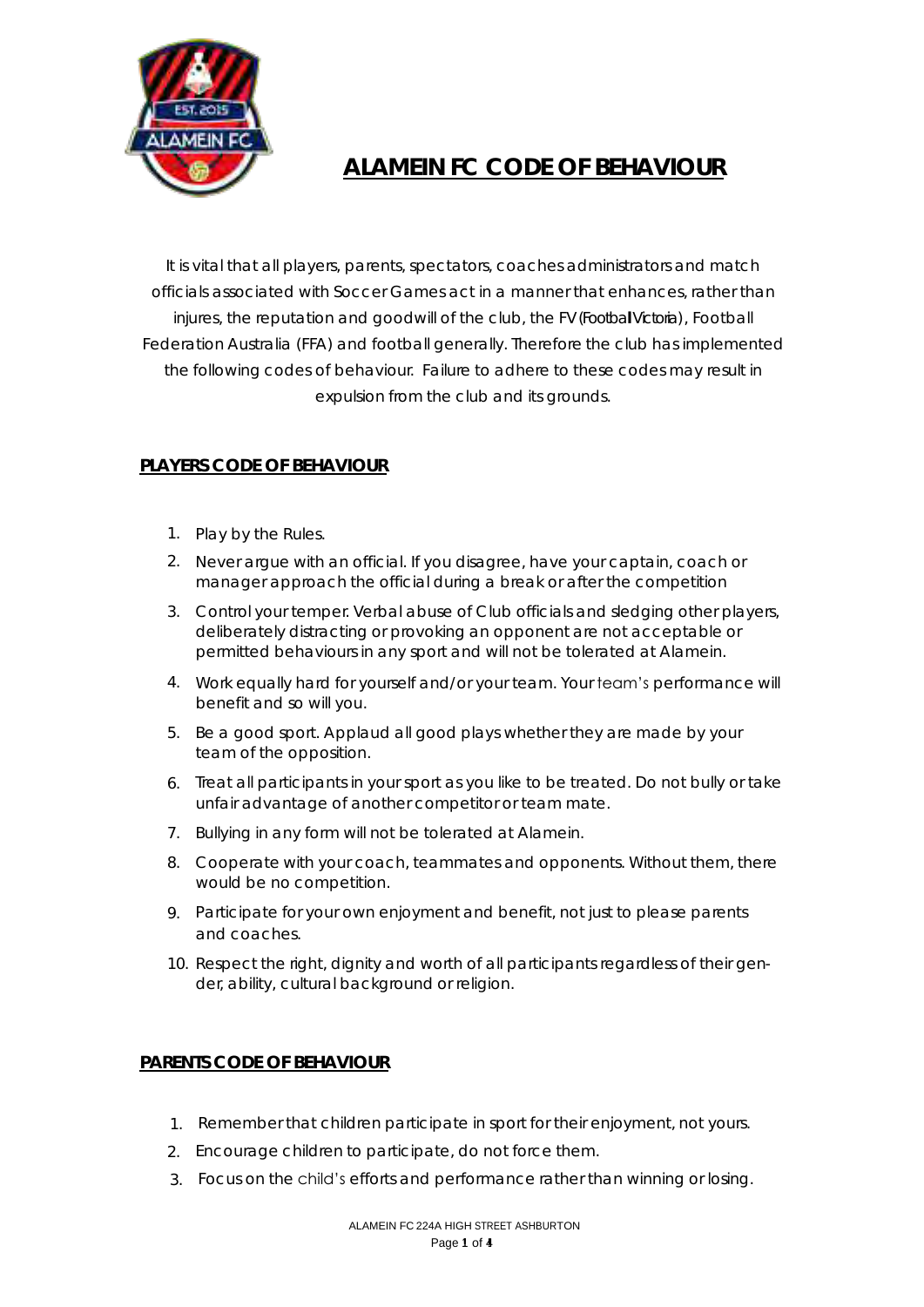- 4. Encourage children always to play according to the rules and to settle disagreements without resorting to hostility or violence.
- 5. Never ridicule or yell at a child for making a mistake or losing a competition.
- 6. Remember that children learn best by example. Appreciate good performances and skilful plays by all participants.
- 7. Support all efforts to remove verbal and physical abuse from sporting activities.
- 8. Respect officials' decisions and teach children to do likewise.
- 9. Show appreciation for volunteer coaches, officials and administrators. Without them, your child could not participate.
- 10. Respect the rights, dignity and worth of every young person regardless of their gender, ability, cultural background or religion.

#### **SPECTATOR CODE OF BEHAVIOUR**

- 1. Remember that young people participate in sport for their enjoyment and benefit, not yours.
- 2. Applaud good performance and efforts from all individuals and teams. Congratulate all participants on their performance regardless of the game's outcome.
- 3. Respect the decision of the Match officials and teach young people to do the same.
- 4. Never ridicule or scold a player for making a mistake. Positive comments are motivational.
- 5. Condemn the use of violence in any form, whether it is by spectators, coaches, officials or players.
- 6. Show respect to your team's opponents. Without them, there would be no game.
- 7. Encourage players to follow the rules and the officials' decisions.
- 8. Do not use foul or abusive language, sledge or harass players, coaches or officials.
- 9. Respect the rights, dignity and wroth of every person regardless of their race, colour, religion, language, politics, national or ethnic origin;
- 10. Conduct themselves in a manner that enhances, rather than injures, the reputation and goodwill of the club, the FFV, Football federation Australia (FFA) and football generally.
- 11. REFER TO THE CLUB WEBSITE [www.alameinfc.com.au](http://www.alameinfc.com.au/) to download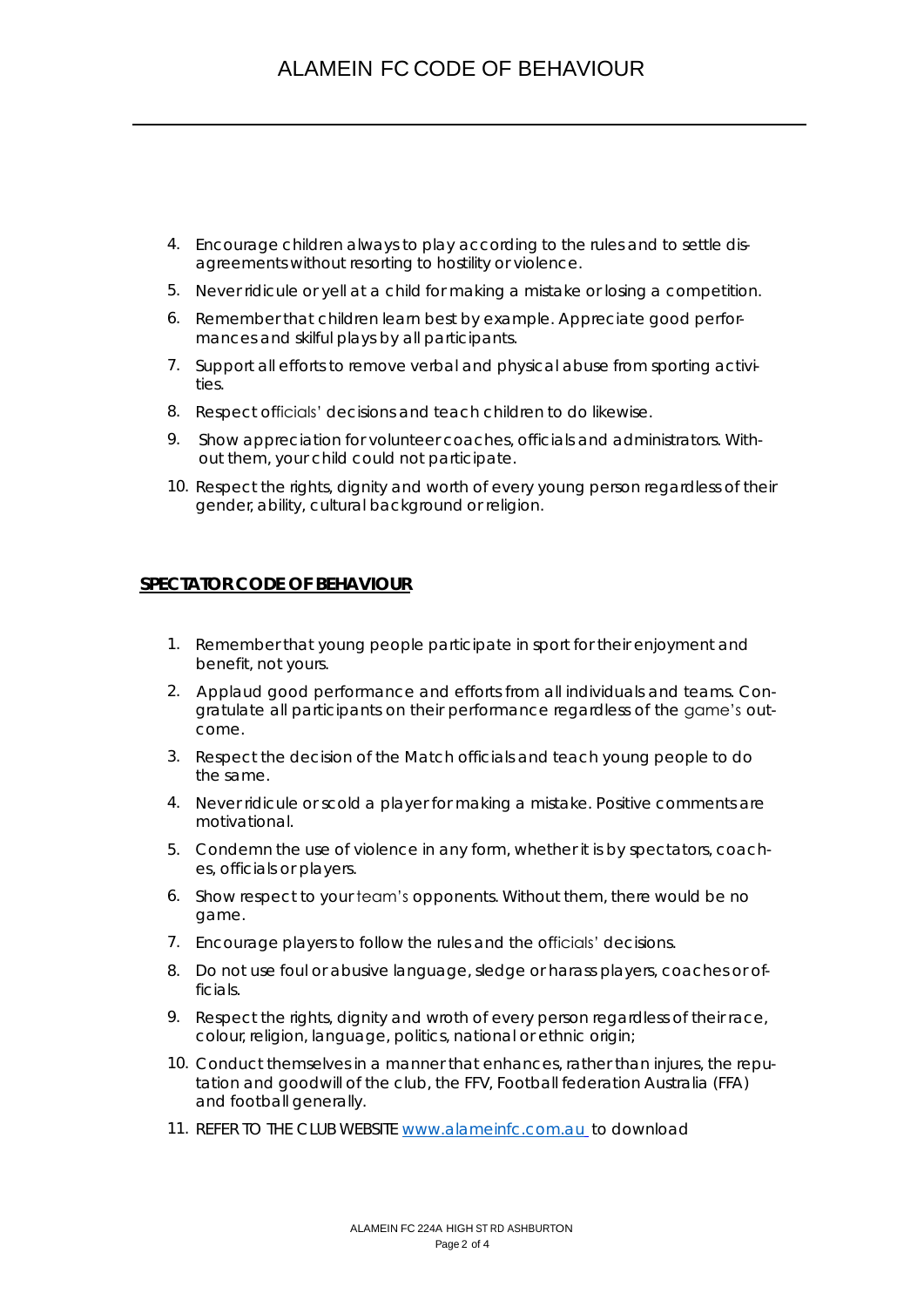## **COACHES' CODE OF BEHAVIOUR**

- 1. Respect the rights, dignity and worth of all players and ensure that everyone is treated equally.
- 2. Ensure that the players are involved in a positive environment, and that the game and training is a positive and enjoyable experience.
- 3. Respect all players' individuality and help them reach their own full potential.
- 4. Be fair, considerate and honest with all players.
- 5. Be professional and accept responsibility for your actions and encourage players to demonstrate the same qualities.
- 6. Make a commitment to your team, and yourself, that you will continue to improve your own knowledge of the game through coach education and various training programs.
- 7. Coach your players to play within the rules and in the spirit of the game of Soccer (Football).
- 8. Avoid any physical contact with the players, and should it be required ensure it is appropriate to the situation and necessary for the player's skill development.
- 9. Refrain from any form of personal abuse towards your players. Be aware of any forms of abuse directed towards players from other sources while they are in your care.
- 10. Refrain from any form of harassment towards your players.
- 11. Provide a safe environment for training and competition, by ensuring the equipment and facilities meet safety standards.
- 12. Show concern and caution towards sick and injured players and allow for further participation in training and competition only when appropriate
- 13. Do not engage in the use of crude, foul or abusive language that may be determined offensive or engage in any conduct detrimental to the image of the game when on or off the field.
- 14. Refrain from arguing with the referee and / or assistant referees regarding decisions they make.
- 15. Treat participants, officials and spectators with courtesy and respect